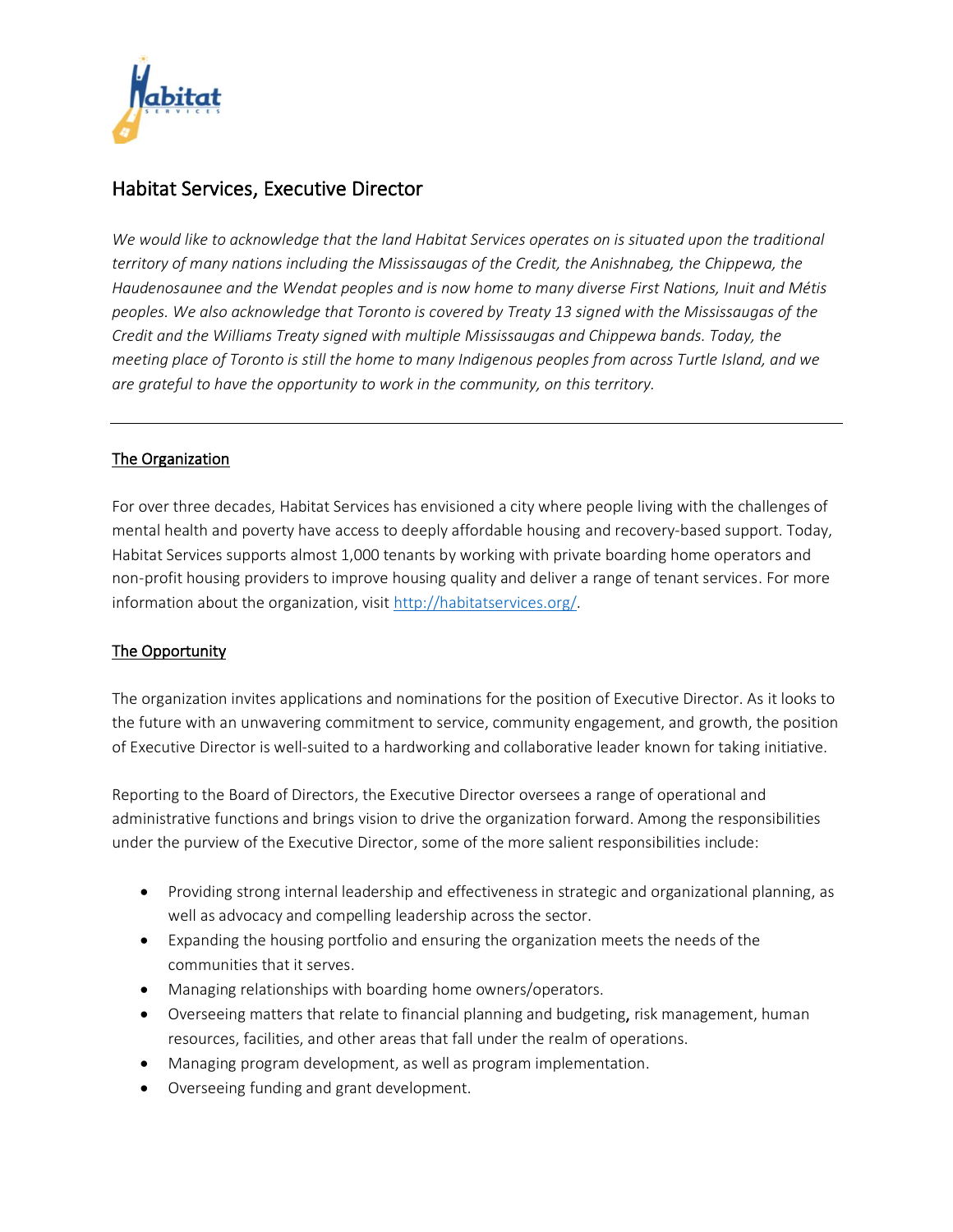

#### Qualifications

The Executive Director draws upon their expertise as a skilled community builder to foster relationships with private sector boarding home and non-profit housing providers, tenants with lived experience, staff, and volunteers, thereby promoting dialogue on how best to advance the needs of the Habitat Services community. They also lead external relations for the organization, which includes collaborating with other agencies and advocacy/working groups, liaising with funders and donors, and engaging with all levels of government.

While no one candidate possesses all qualifications in equal measure, the following additional criterion will be leveraged to assess candidates who express interest in the position:

- Leadership experience in the not-for-profit sector, ideally garnered within an organization that specializes in supportive housing.
- Strong relationship management skills and experience working closely with a variety of internal and external partners.
- A deep and abiding commitment to equity, diversity, and inclusion in all its forms.
- Excellent communication skills, thereby communicating Habitat Services' vision clearly and effectively to both the general public and to the communities served by the organization.
- An empathetic leadership style balanced with a strategic mindset and approach.
- A degree/diploma in a relevant field (e.g. social work, public administration, or a related discipline) or the equivalent combination of education, professional certification, professional work experience, and lived experience.

### Equity Statement and How to Apply

Habitat Services fosters a workplace that reflects the diversity of the community that it serves and welcomes applications from all qualified candidates. To ensure an applicant list that has greater representation from Black, Indigenous, and People of Colour communities, thereby reflecting Canada's diverse population, Habitat Services is partnering with BIPOC Executive Search. All interested applicants are encouraged to apply. Interested applicants can send their resume to Taq Bhandal by e-mailing [tbhandal@bipocsearch.com.](mailto:tbhandal@bipocsearch.com)

Habitat Services is also committed to developing an inclusive, barrier-free selection process and work environment. If contacted, please advise Taq Bhandal at the e-mail address above if you require any accommodation measures to ensure you will be interviewed in a fair and equitable manner. Information received relating to accommodation requests will be treated with confidentiality.